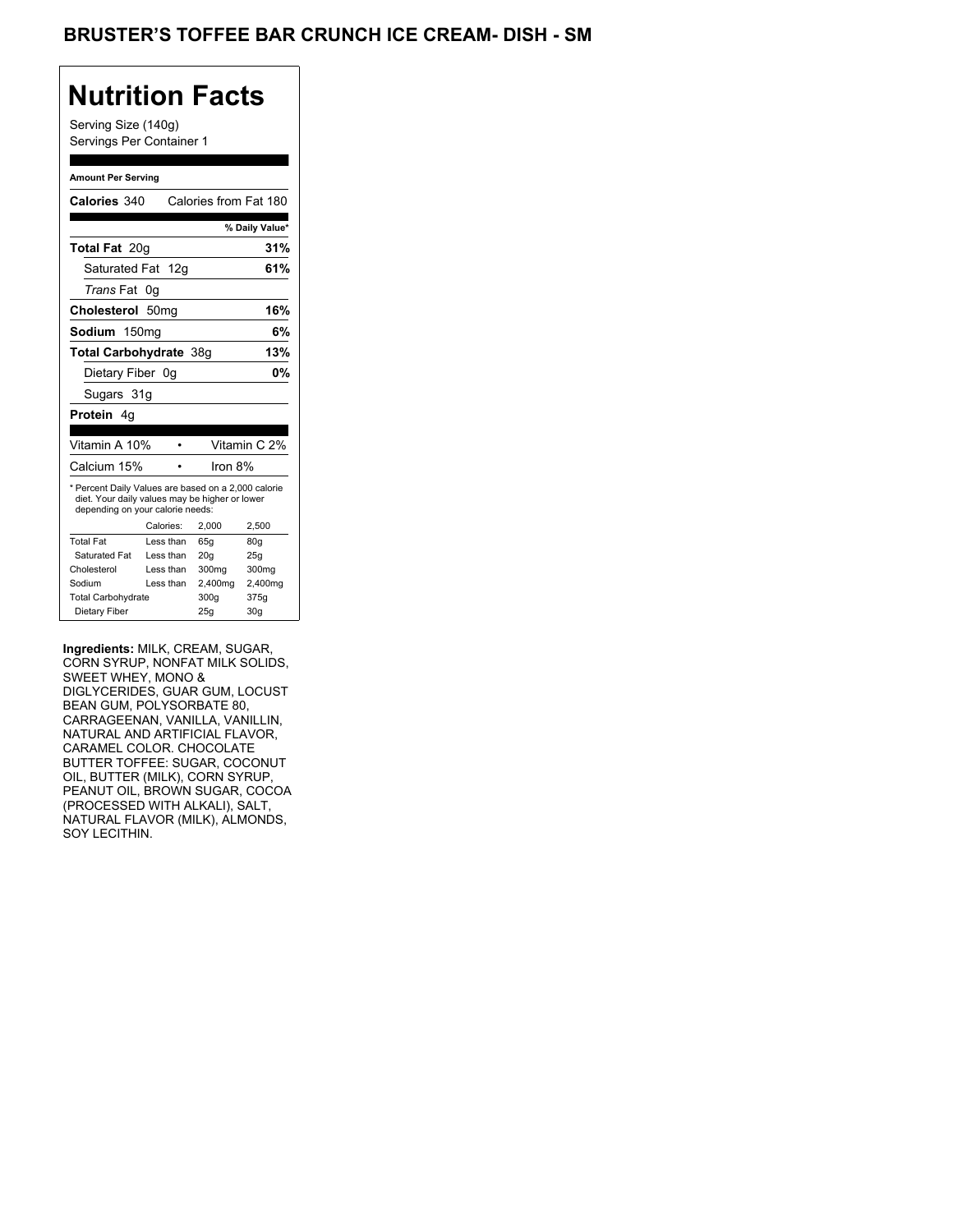## BRUSTER'S TOFFEE BAR CRUNCH ICE CREAM- DISH - REG

# Nutrition Facts

Serving Size (210g) Servings Per Container 1

#### Amount Per Serving

| Calories 520                                                                                                                              |                  | Calories from Fat 270 |                 |
|-------------------------------------------------------------------------------------------------------------------------------------------|------------------|-----------------------|-----------------|
|                                                                                                                                           |                  |                       | % Daily Value*  |
| Total Fat 30g                                                                                                                             |                  |                       | 46%             |
| Saturated Fat 18g                                                                                                                         |                  |                       | 92%             |
| Trans Fat 0g                                                                                                                              |                  |                       |                 |
| Cholesterol                                                                                                                               | 70 <sub>mg</sub> |                       | 24%             |
| Sodium 220mg                                                                                                                              |                  |                       | 9%              |
| Total Carbohydrate 56g                                                                                                                    |                  |                       | 19%             |
| Dietary Fiber 0q                                                                                                                          |                  |                       | 0%              |
| Sugars 47g                                                                                                                                |                  |                       |                 |
| Protein<br>6a                                                                                                                             |                  |                       |                 |
| Vitamin A 15%                                                                                                                             |                  |                       | Vitamin C 4%    |
| Calcium 20%                                                                                                                               |                  | Iron 10%              |                 |
| * Percent Daily Values are based on a 2,000 calorie<br>diet. Your daily values may be higher or lower<br>depending on your calorie needs: |                  |                       |                 |
|                                                                                                                                           | Calories:        | 2.000                 | 2,500           |
| <b>Total Fat</b>                                                                                                                          | Less than        | 65q                   | 80g             |
| Saturated Fat                                                                                                                             | Less than        | 20q                   | 25g             |
| Cholesterol                                                                                                                               | Less than        | 300mg                 | 300mg           |
| Sodium                                                                                                                                    | Less than        | 2,400mg               | 2,400mg         |
| <b>Total Carbohydrate</b>                                                                                                                 |                  | 300g                  | 375g            |
| Dietary Fiber                                                                                                                             |                  | 25g                   | 30 <sub>g</sub> |

Ingredients: MILK, CREAM, SUGAR, CORN SYRUP, NONFAT MILK SOLIDS, SWEET WHEY, MONO & DIGLYCERIDES, GUAR GUM, LOCUST BEAN GUM, POLYSORBATE 80, CARRAGEENAN, VANILLA, VANILLIN, NATURAL AND ARTIFICIAL FLAVOR, CARAMEL COLOR. CHOCOLATE BUTTER TOFFEE: SUGAR, COCONUT OIL, BUTTER (MILK), CORN SYRUP, PEANUT OIL, BROWN SUGAR, COCOA (PROCESSED WITH ALKALI), SALT, NATURAL FLAVOR (MILK), ALMONDS, SOY LECITHIN.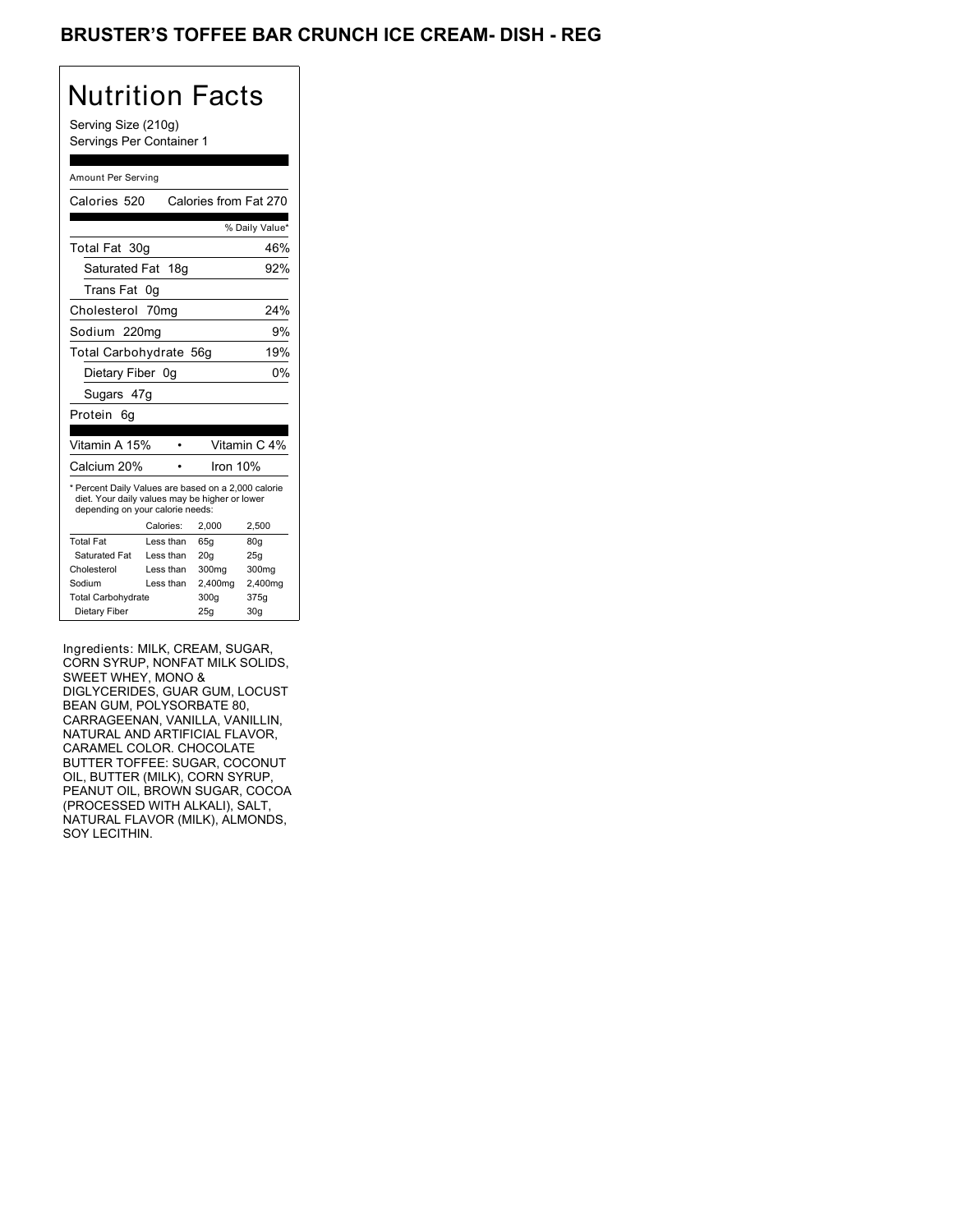## BRUSTER'S TOFFEE BAR CRUNCH ICE CREAM- DISH - LG

## Nutrition Facts

Serving Size (280g) Servings Per Container 1

#### Amount Per Serving

| Calories 690                                                                                                                              |           | Calories from Fat 360 |                 |
|-------------------------------------------------------------------------------------------------------------------------------------------|-----------|-----------------------|-----------------|
|                                                                                                                                           |           |                       | % Daily Value*  |
| Total Fat 40g                                                                                                                             |           |                       | 61%             |
| Saturated Fat 24g                                                                                                                         |           |                       | 122%            |
| Trans Fat                                                                                                                                 | 0g        |                       |                 |
| Cholesterol                                                                                                                               | 95mq      |                       | 32%             |
| Sodium 290mg                                                                                                                              |           |                       | 12%             |
| Total Carbohydrate 75g                                                                                                                    |           |                       | 25%             |
| Dietary Fiber 0q                                                                                                                          |           |                       | 1%              |
| Sugars 62g                                                                                                                                |           |                       |                 |
| Protein<br>8g                                                                                                                             |           |                       |                 |
|                                                                                                                                           |           |                       |                 |
| Vitamin A 25%                                                                                                                             |           |                       | Vitamin C 6%    |
| Calcium 25%                                                                                                                               |           | Iron 15%              |                 |
| * Percent Daily Values are based on a 2,000 calorie<br>diet. Your daily values may be higher or lower<br>depending on your calorie needs: |           |                       |                 |
|                                                                                                                                           | Calories: | 2,000                 | 2,500           |
| <b>Total Fat</b>                                                                                                                          | Less than | 65g                   | 80g             |
| Saturated Fat                                                                                                                             | Less than | 20q                   | 25g             |
| Cholesterol                                                                                                                               | Less than | 300mg                 | 300mg           |
| Sodium                                                                                                                                    | Less than | 2,400mg               | 2,400mg         |
| <b>Total Carbohydrate</b>                                                                                                                 |           | 300g                  | 375g            |
| Dietary Fiber                                                                                                                             |           | 25q                   | 30 <sub>g</sub> |
|                                                                                                                                           |           |                       |                 |

Ingredients: MILK, CREAM, SUGAR, CORN SYRUP, NONFAT MILK SOLIDS, SWEET WHEY, MONO & DIGLYCERIDES, GUAR GUM, LOCUST BEAN GUM, POLYSORBATE 80, CARRAGEENAN, VANILLA, VANILLIN, NATURAL AND ARTIFICIAL FLAVOR, CARAMEL COLOR. CHOCOLATE BUTTER TOFFEE: SUGAR, COCONUT OIL, BUTTER (MILK), CORN SYRUP, PEANUT OIL, BROWN SUGAR, COCOA (PROCESSED WITH ALKALI), SALT, NATURAL FLAVOR (MILK), ALMONDS, SOY LECITHIN.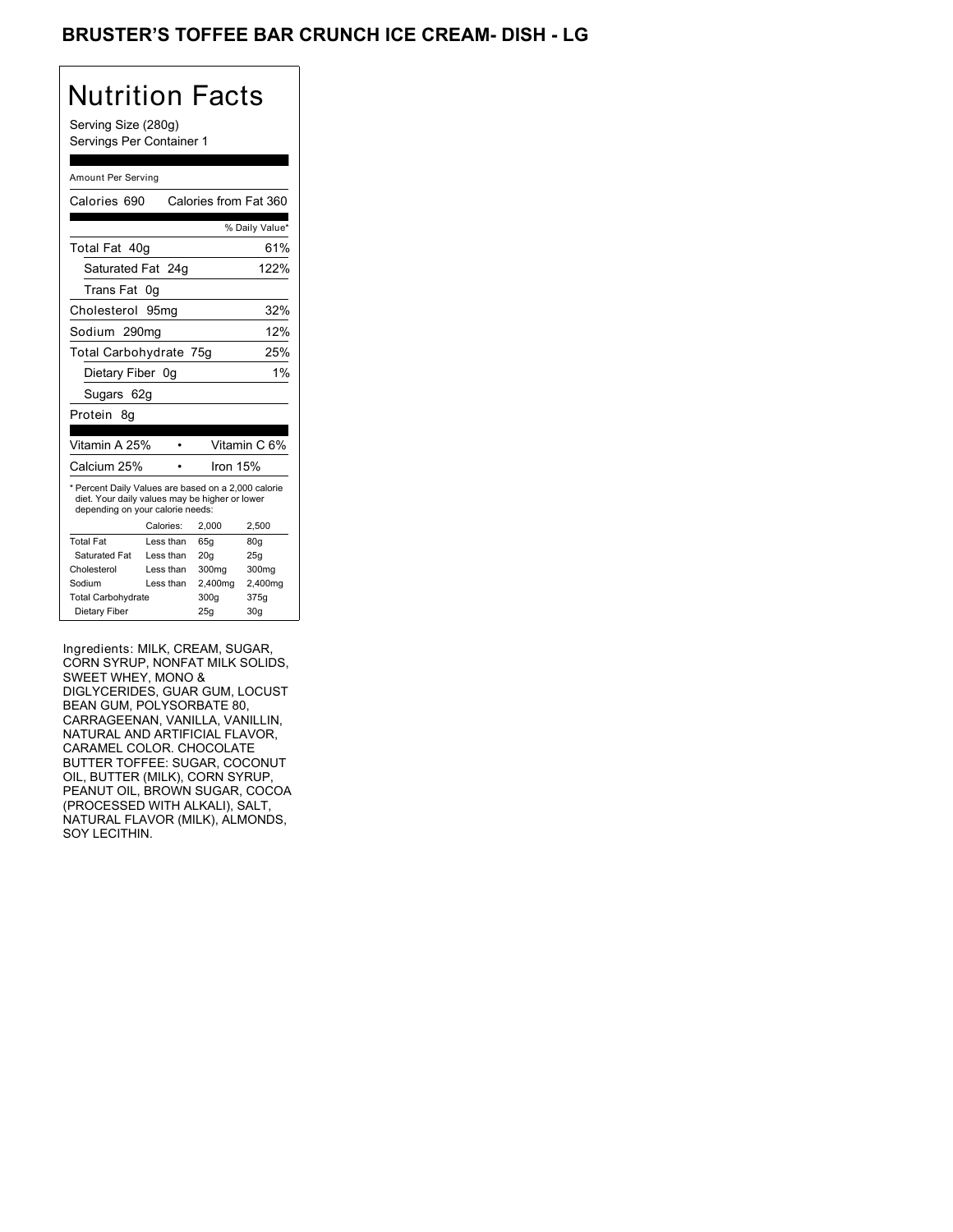## BRUSTER'S TOFFEE BAR CRUNCH ICE CREAM- SUGAR CONE - SM

# Nutrition Facts

Serving Size (153g) Servings Per Container 1

### Amount Per Serving

| Calories 400           | Calories from Fat 180                               |
|------------------------|-----------------------------------------------------|
|                        | % Daily Value*                                      |
| Total Fat 20g          | 31%                                                 |
| Saturated Fat 12g      | 61%                                                 |
| Trans Fat 0q           |                                                     |
| Cholesterol 50mg       | 16%                                                 |
| Sodium 170mg           | 7%                                                  |
| Total Carbohydrate 50g | 17%                                                 |
| Dietary Fiber 0g       | 0%                                                  |
| Sugars 34g             |                                                     |
| Protein 4q             |                                                     |
| Vitamin A 10%          | Vitamin C 2%                                        |
| Calcium 15%            | Iron $10%$                                          |
| diet.                  | * Percent Daily Values are based on a 2,000 calorie |

Ingredients: MILK, CREAM, SUGAR, CORN SYRUP, NONFAT MILK SOLIDS, SWEET WHEY, MONO & DIGLYCERIDES, GUAR GUM, LOCUST BEAN GUM, POLYSORBATE 80, CARRAGEENAN, VANILLA, VANILLIN, NATURAL AND ARTIFICIAL FLAVOR, CARAMEL COLOR. CHOCOLATE BUTTER TOFFEE: SUGAR, COCONUT OIL, BUTTER (MILK), CORN SYRUP, PEANUT OIL, BROWN SUGAR, COCOA (PROCESSED WITH ALKALI), SALT, NATURAL FLAVOR (MILK), ALMONDS, SOY LECITHIN. SUGAR CONE: ENRICHED WHEAT FLOUR (ENRICHED WITH NIACIN, REDUCED IRON, THIAMIN MONONITRATE, RIBOFLAVIN, FOLIC ACID), TAPIOCA FLOUR, SUGAR, VEGETABLE SHORTENING (SOYBEAN AND/OR CANOLA OIL, MODIFIED PALM OIL, SOY LECITHIN, AND/OR PARTIALLY HYDROGENATED SOYBEAN OIL), OAT FIBER AND/OR VEGETABLE FIBER, SALT, CARAMEL COLOR, ARTIFICIAL FLAVOR, SOY LECITHIN.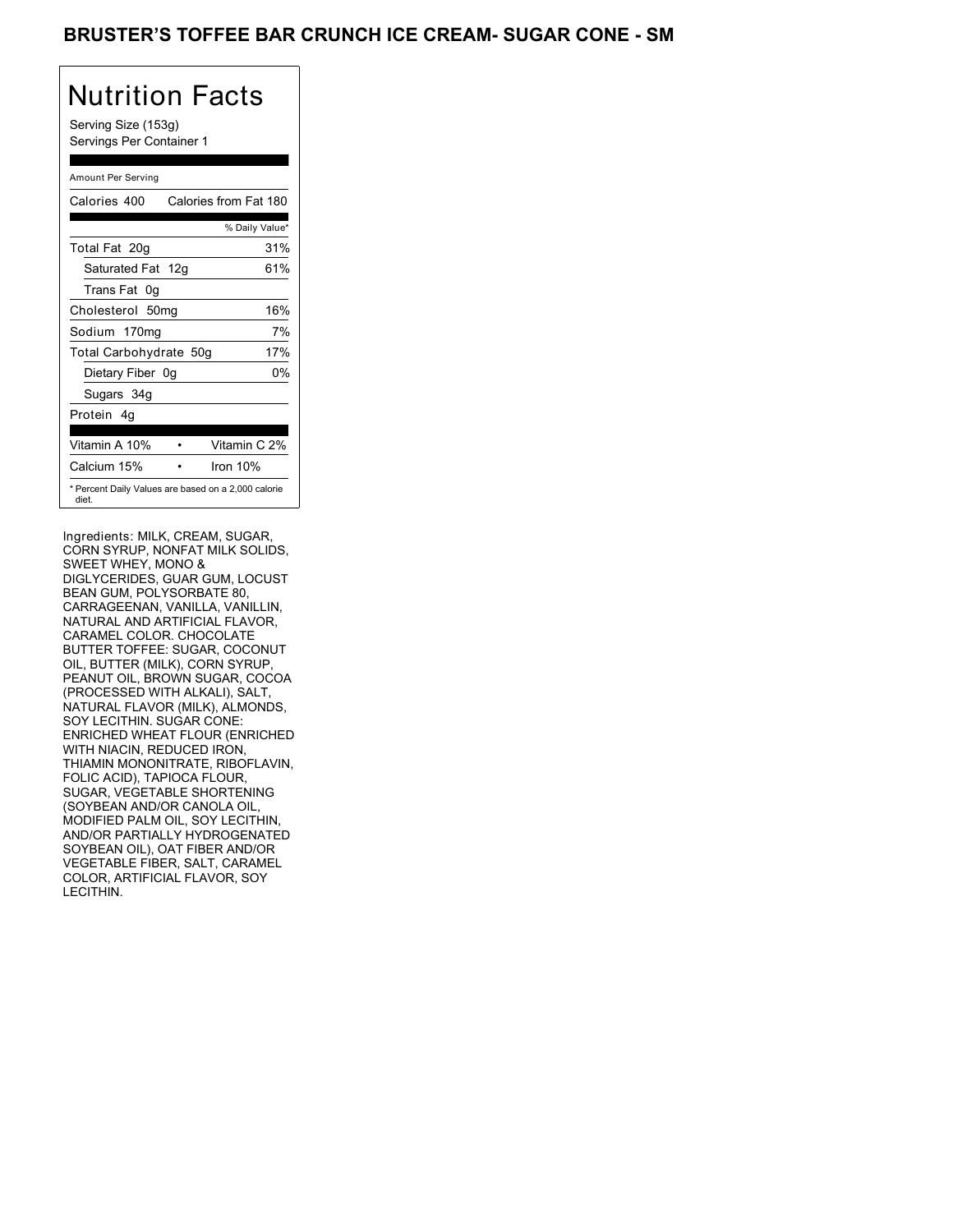## **BRUSTER'S TOFFEE BAR CRUNCH ICE CREAM- SUGAR CONE - REG**

# Nutrition Facts

Serving Size (223g) Servings Per Container 1

### Amount Per Serving

| Calories 570                                                 | Calories from Fat 270 |
|--------------------------------------------------------------|-----------------------|
|                                                              | % Daily Value*        |
| Total Fat 30g                                                | 46%                   |
| Saturated Fat 18g                                            | 92%                   |
| Trans Fat 0q                                                 |                       |
| Cholesterol 70mg                                             | 24%                   |
| Sodium 240mg                                                 | 10%                   |
| Total Carbohydrate 68g                                       | 23%                   |
| Dietary Fiber 0g                                             | 0%                    |
| Sugars 50g                                                   |                       |
| Protein 6q                                                   |                       |
| Vitamin A 15%                                                | Vitamin C 4%          |
| Calcium 20%                                                  | Iron $15%$            |
| * Percent Daily Values are based on a 2,000 calorie<br>diet. |                       |

Ingredients: MILK, CREAM, SUGAR, CORN SYRUP, NONFAT MILK SOLIDS, SWEET WHEY, MONO & DIGLYCERIDES, GUAR GUM, LOCUST BEAN GUM, POLYSORBATE 80, CARRAGEENAN, VANILLA, VANILLIN, NATURAL AND ARTIFICIAL FLAVOR, CARAMEL COLOR. CHOCOLATE BUTTER TOFFEE: SUGAR, COCONUT OIL, BUTTER (MILK), CORN SYRUP, PEANUT OIL, BROWN SUGAR, COCOA (PROCESSED WITH ALKALI), SALT, NATURAL FLAVOR (MILK), ALMONDS, SOY LECITHIN. SUGAR CONE: ENRICHED WHEAT FLOUR (ENRICHED WITH NIACIN, REDUCED IRON, THIAMIN MONONITRATE, RIBOFLAVIN, FOLIC ACID), TAPIOCA FLOUR, SUGAR, VEGETABLE SHORTENING (SOYBEAN AND/OR CANOLA OIL, MODIFIED PALM OIL, SOY LECITHIN, AND/OR PARTIALLY HYDROGENATED SOYBEAN OIL), OAT FIBER AND/OR VEGETABLE FIBER, SALT, CARAMEL COLOR, ARTIFICIAL FLAVOR, SOY LECITHIN.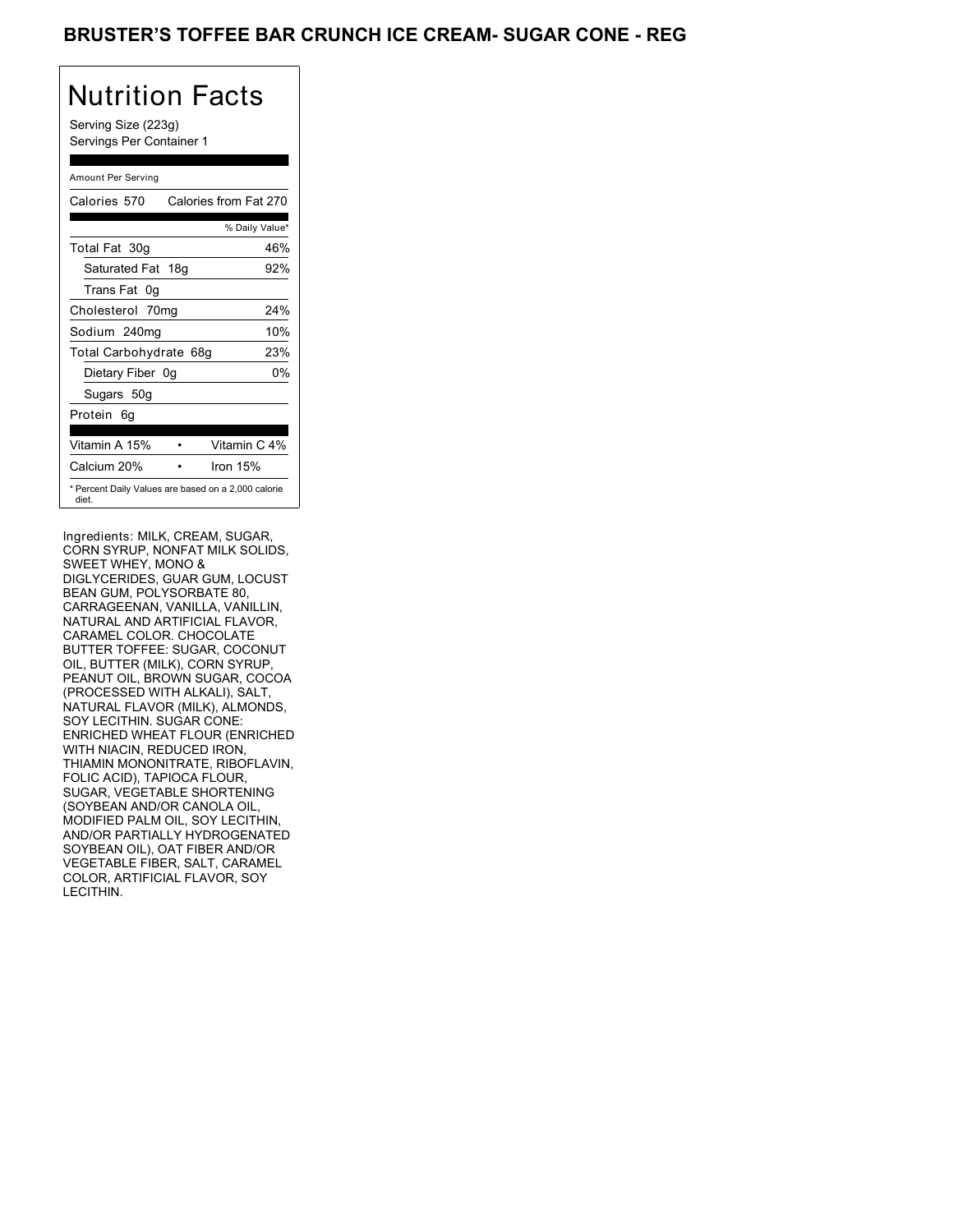## BRUSTER'S TOFFEE BAR CRUNCH ICE CREAM- SUGAR CONE - LG

# Nutrition Facts

Serving Size (293g) Servings Per Container 1

### Amount Per Serving

| Calories 740           | Calories from Fat 360                               |
|------------------------|-----------------------------------------------------|
|                        | % Daily Value*                                      |
| Total Fat 40g          | 61%                                                 |
| Saturated Fat 24g      | 122%                                                |
| Trans Fat 0q           |                                                     |
| Cholesterol 95mg       | 32%                                                 |
| Sodium 310mg           | 13%                                                 |
| Total Carbohydrate 87g | 29%                                                 |
| Dietary Fiber 0g       | $1\%$                                               |
| Sugars 65g             |                                                     |
| Protein 8q             |                                                     |
| Vitamin A 25%          | Vitamin C 6%                                        |
| Calcium 30%            | Iron $20%$                                          |
| diet.                  | * Percent Daily Values are based on a 2,000 calorie |

Ingredients: MILK, CREAM, SUGAR, CORN SYRUP, NONFAT MILK SOLIDS, SWEET WHEY, MONO & DIGLYCERIDES, GUAR GUM, LOCUST BEAN GUM, POLYSORBATE 80, CARRAGEENAN, VANILLA, VANILLIN, NATURAL AND ARTIFICIAL FLAVOR, CARAMEL COLOR. CHOCOLATE BUTTER TOFFEE: SUGAR, COCONUT OIL, BUTTER (MILK), CORN SYRUP, PEANUT OIL, BROWN SUGAR, COCOA (PROCESSED WITH ALKALI), SALT, NATURAL FLAVOR (MILK), ALMONDS, SOY LECITHIN. SUGAR CONE: ENRICHED WHEAT FLOUR (ENRICHED WITH NIACIN, REDUCED IRON, THIAMIN MONONITRATE, RIBOFLAVIN, FOLIC ACID), TAPIOCA FLOUR, SUGAR, VEGETABLE SHORTENING (SOYBEAN AND/OR CANOLA OIL, MODIFIED PALM OIL, SOY LECITHIN, AND/OR PARTIALLY HYDROGENATED SOYBEAN OIL), OAT FIBER AND/OR VEGETABLE FIBER, SALT, CARAMEL COLOR, ARTIFICIAL FLAVOR, SOY LECITHIN.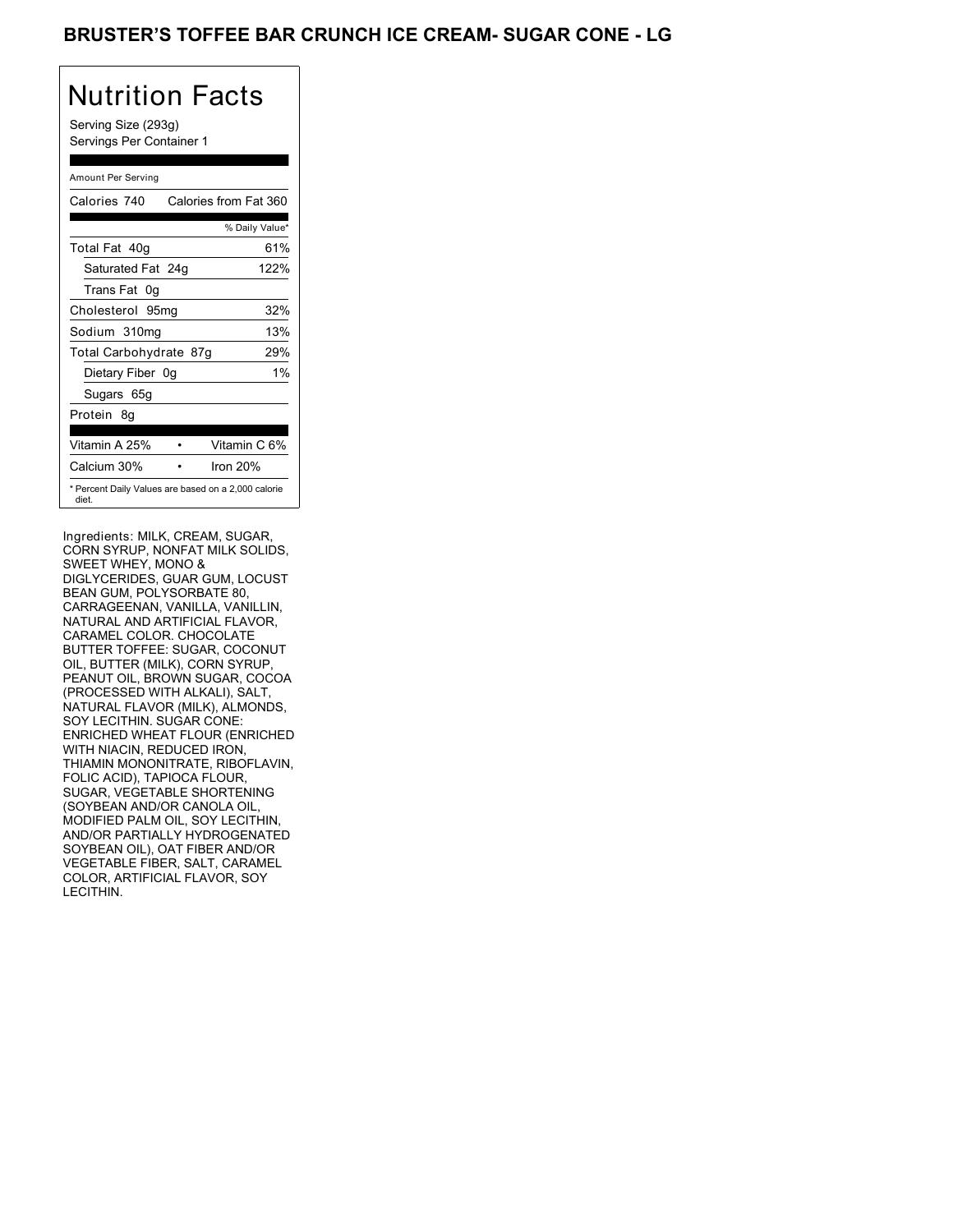## BRUSTER'S TOFFEE BAR CRUNCH ICE CREAM- CAKE CONE - SM

## Nutrition Facts

Serving Size (146g) Servings Per Container 1

### Amount Per Serving

| Calories 370                                                 | Calories from Fat 180 |
|--------------------------------------------------------------|-----------------------|
|                                                              | % Daily Value*        |
| Total Fat 20g                                                | 31%                   |
| Saturated Fat 12g                                            | 61%                   |
| Trans Fat 0q                                                 |                       |
| Cholesterol 50mg                                             | 16%                   |
| Sodium 160mg                                                 | 7%                    |
| Total Carbohydrate 43g                                       | 14%                   |
| Dietary Fiber 0g                                             | 0%                    |
| Sugars 31g                                                   |                       |
| Protein 4q                                                   |                       |
| Vitamin A 10%                                                | Vitamin C 2%          |
| Calcium 15%                                                  | Iron $10%$            |
| * Percent Daily Values are based on a 2,000 calorie<br>diet. |                       |

Ingredients: MILK, CREAM, SUGAR, CORN SYRUP, NONFAT MILK SOLIDS, SWEET WHEY, MONO & DIGLYCERIDES, GUAR GUM, LOCUST BEAN GUM, POLYSORBATE 80, CARRAGEENAN, VANILLA, VANILLIN, NATURAL AND ARTIFICIAL FLAVOR, CARAMEL COLOR. CHOCOLATE BUTTER TOFFEE: SUGAR, COCONUT OIL, BUTTER (MILK), CORN SYRUP, PEANUT OIL, BROWN SUGAR, COCOA (PROCESSED WITH ALKALI), SALT, NATURAL FLAVOR (MILK), ALMONDS, SOY LECITHIN. CAKE CONE: ENRICHED WHEAT FLOUR (ENRICHED WITH NIACIN, REDUCED IRON, THIAMIN MONONITRATE, RIBOFLAVIN, FOLIC ACID), TAPIOCA FLOUR, SUGAR, VEGETABLE OIL SHORTENING (SOYBEAN AND/OR CANOLA OIL, MODIFIED PALM OIL, SOY LECITHIN, AND/OR PARTIALLY HYDROGENATED SOYBEAN OIL), LEAVENING (SODIUM BICARBONATE, AMMONIUM BICARBONATE), SALT, NATURAL FLAVOR, ANNATTO (VEGETABLE COLOR).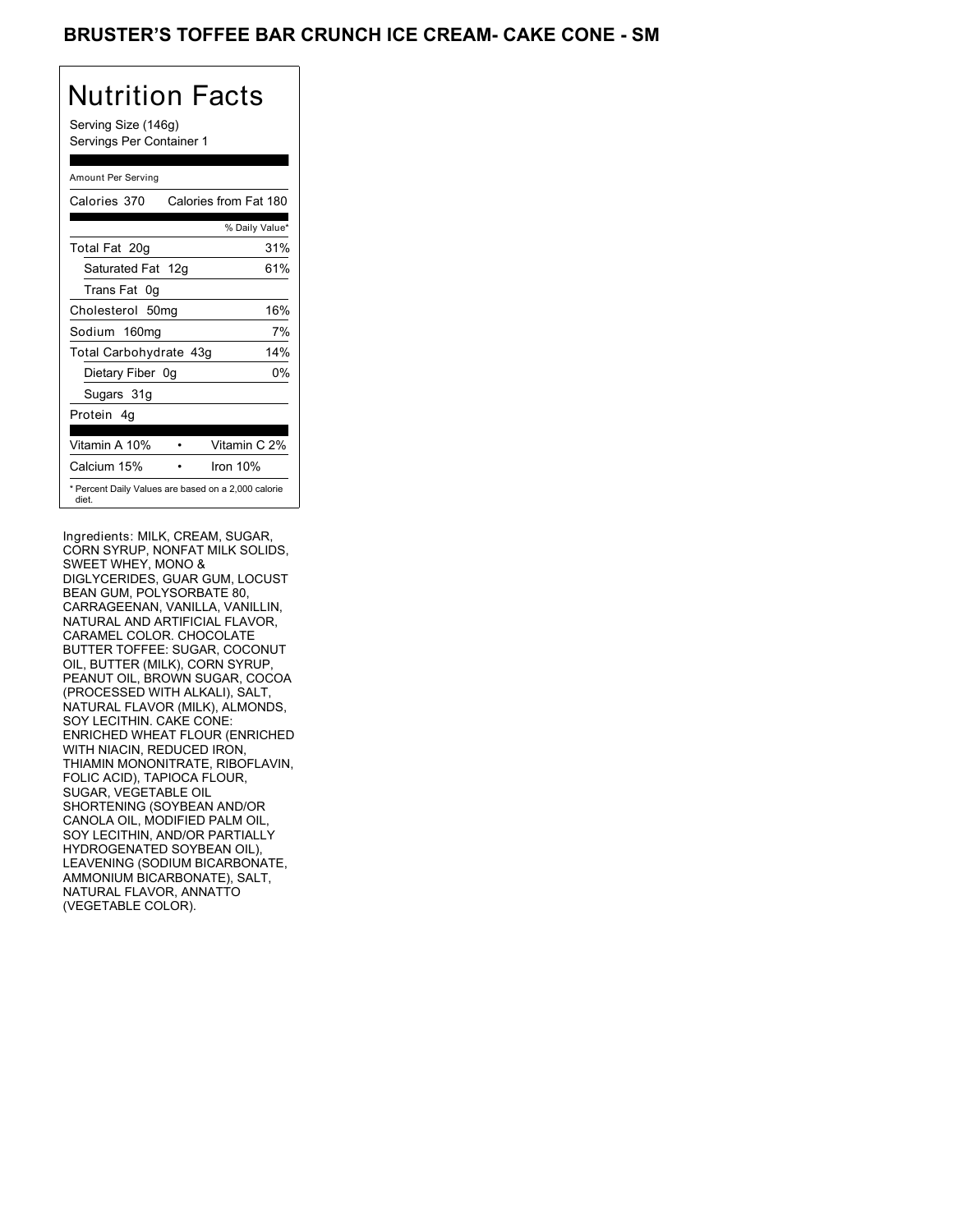## BRUSTER'S TOFFEE BAR CRUNCH ICE CREAM- CAKE CONE - REG

# Nutrition Facts

Serving Size (216g) Servings Per Container 1

### Amount Per Serving

| Calories 540                                                 | Calories from Fat 270 |
|--------------------------------------------------------------|-----------------------|
|                                                              | % Daily Value*        |
| Total Fat 30g                                                | 46%                   |
| Saturated Fat 18g                                            | 92%                   |
| Trans Fat 0q                                                 |                       |
| Cholesterol 70mg                                             | 24%                   |
| Sodium 230mg                                                 | 10%                   |
| Total Carbohydrate 61g                                       | 20%                   |
| Dietary Fiber 0g                                             | 0%                    |
| Sugars 47g                                                   |                       |
| Protein 6q                                                   |                       |
| Vitamin A 15%                                                | Vitamin C 4%          |
| Calcium 20%                                                  | Iron $15%$            |
| * Percent Daily Values are based on a 2,000 calorie<br>diet. |                       |

Ingredients: MILK, CREAM, SUGAR, CORN SYRUP, NONFAT MILK SOLIDS, SWEET WHEY, MONO & DIGLYCERIDES, GUAR GUM, LOCUST BEAN GUM, POLYSORBATE 80, CARRAGEENAN, VANILLA, VANILLIN, NATURAL AND ARTIFICIAL FLAVOR, CARAMEL COLOR. CHOCOLATE BUTTER TOFFEE: SUGAR, COCONUT OIL, BUTTER (MILK), CORN SYRUP, PEANUT OIL, BROWN SUGAR, COCOA (PROCESSED WITH ALKALI), SALT, NATURAL FLAVOR (MILK), ALMONDS, SOY LECITHIN. CAKE CONE: ENRICHED WHEAT FLOUR (ENRICHED WITH NIACIN, REDUCED IRON, THIAMIN MONONITRATE, RIBOFLAVIN, FOLIC ACID), TAPIOCA FLOUR, SUGAR, VEGETABLE OIL SHORTENING (SOYBEAN AND/OR CANOLA OIL, MODIFIED PALM OIL, SOY LECITHIN, AND/OR PARTIALLY HYDROGENATED SOYBEAN OIL), LEAVENING (SODIUM BICARBONATE, AMMONIUM BICARBONATE), SALT, NATURAL FLAVOR, ANNATTO (VEGETABLE COLOR).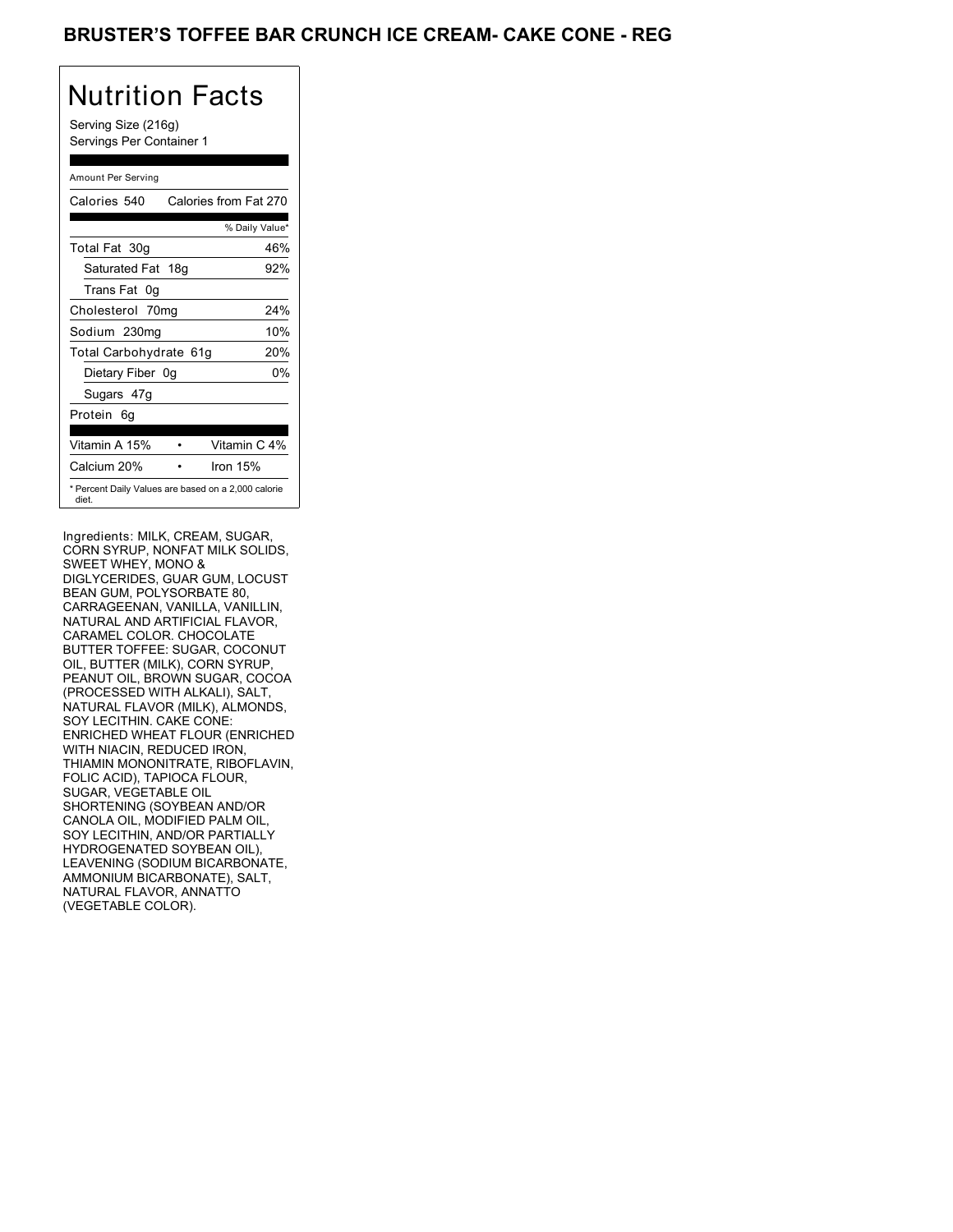## BRUSTER'S TOFFEE BAR CRUNCH ICE CREAM- CAKE CONE - LG

# Nutrition Facts

Serving Size (286g) Servings Per Container 1

### Amount Per Serving

| Calories 710           | Calories from Fat 360                               |
|------------------------|-----------------------------------------------------|
|                        | % Daily Value*                                      |
| Total Fat 40g          | 61%                                                 |
| Saturated Fat 24g      | 122%                                                |
| Trans Fat 0q           |                                                     |
| Cholesterol 95mg       | 32%                                                 |
| Sodium 300mg           | 13%                                                 |
| Total Carbohydrate 80g | 27%                                                 |
| Dietary Fiber 0g       | $1\%$                                               |
| Sugars 63g             |                                                     |
| Protein 8q             |                                                     |
| Vitamin A 25%          | Vitamin C 6%                                        |
| Calcium 25%            | Iron 20%                                            |
| diet.                  | * Percent Daily Values are based on a 2,000 calorie |

Ingredients: MILK, CREAM, SUGAR, CORN SYRUP, NONFAT MILK SOLIDS, SWEET WHEY, MONO & DIGLYCERIDES, GUAR GUM, LOCUST BEAN GUM, POLYSORBATE 80, CARRAGEENAN, VANILLA, VANILLIN, NATURAL AND ARTIFICIAL FLAVOR, CARAMEL COLOR. CHOCOLATE BUTTER TOFFEE: SUGAR, COCONUT OIL, BUTTER (MILK), CORN SYRUP, PEANUT OIL, BROWN SUGAR, COCOA (PROCESSED WITH ALKALI), SALT, NATURAL FLAVOR (MILK), ALMONDS, SOY LECITHIN. CAKE CONE: ENRICHED WHEAT FLOUR (ENRICHED WITH NIACIN, REDUCED IRON, THIAMIN MONONITRATE, RIBOFLAVIN, FOLIC ACID), TAPIOCA FLOUR, SUGAR, VEGETABLE OIL SHORTENING (SOYBEAN AND/OR CANOLA OIL, MODIFIED PALM OIL, SOY LECITHIN, AND/OR PARTIALLY HYDROGENATED SOYBEAN OIL), LEAVENING (SODIUM BICARBONATE, AMMONIUM BICARBONATE), SALT, NATURAL FLAVOR, ANNATTO (VEGETABLE COLOR).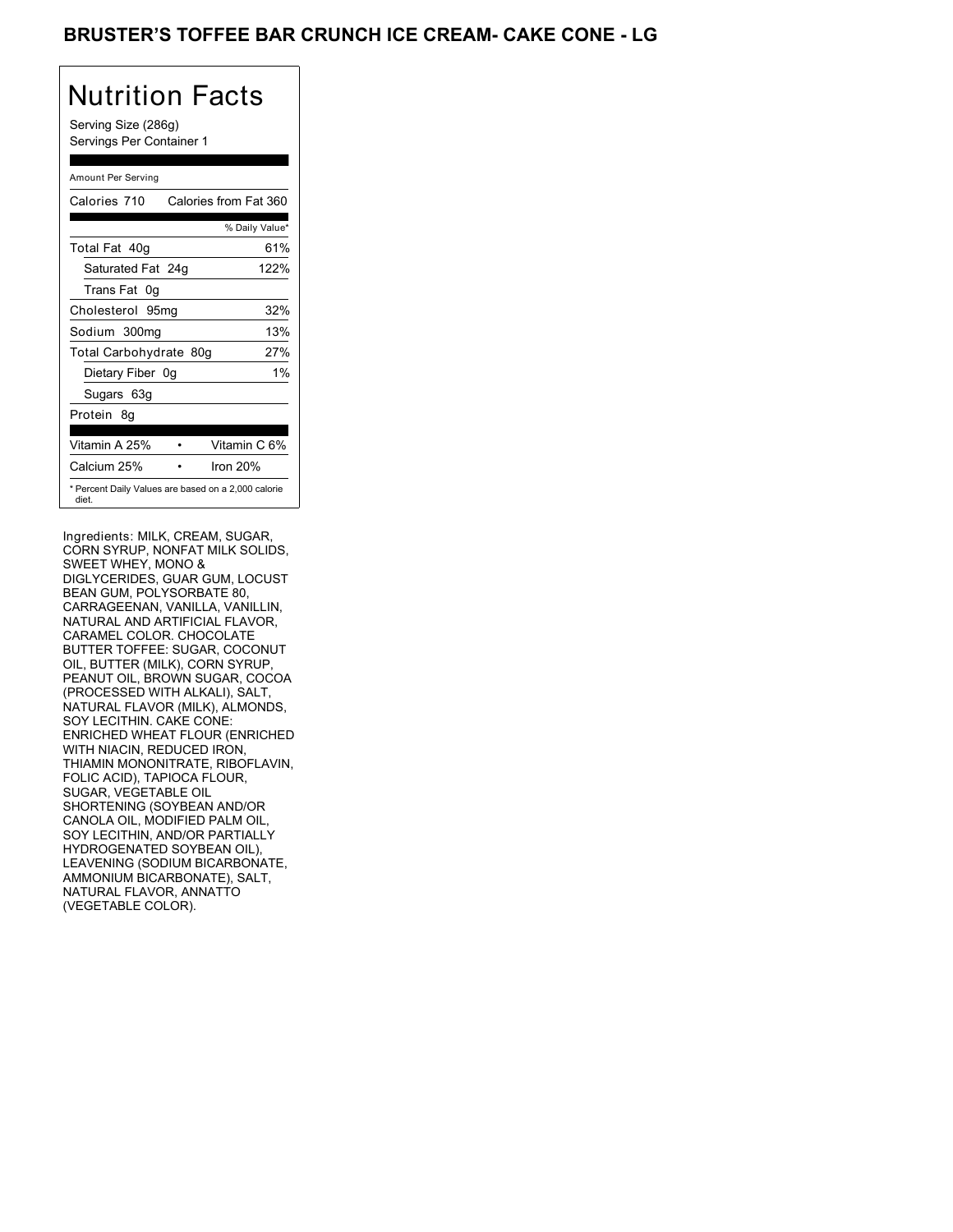## BRUSTER'S TOFFEE BAR CRUNCH ICE CREAM- WAFFLE CONE - SM

# Nutrition Facts

Serving Size (170g) Servings Per Container 1

### Amount Per Serving

| Calories 470                                                 | Calories from Fat 210 |
|--------------------------------------------------------------|-----------------------|
|                                                              | % Daily Value*        |
| Total Fat 23g                                                | 35%                   |
| Saturated Fat 13g                                            | 65%                   |
| Trans Fat 0q                                                 |                       |
| Cholesterol 55mg                                             | 19%                   |
| Sodium 150mg                                                 | 6%                    |
| Total Carbohydrate 60g                                       | 20%                   |
| Dietary Fiber 0g                                             | 0%                    |
| Sugars 41g                                                   |                       |
| Protein 5g                                                   |                       |
| Vitamin A 10%                                                | Vitamin C 2%          |
| Calcium 15%                                                  | Iron $10%$            |
| * Percent Daily Values are based on a 2,000 calorie<br>diet. |                       |

Ingredients: MILK, CREAM, SUGAR, CORN SYRUP, NONFAT MILK SOLIDS, SWEET WHEY, MONO & DIGLYCERIDES, GUAR GUM, LOCUST BEAN GUM, POLYSORBATE 80, CARRAGEENAN, VANILLA, VANILLIN, NATURAL AND ARTIFICIAL FLAVOR, CARAMEL COLOR. CHOCOLATE BUTTER TOFFEE: SUGAR, COCONUT OIL, BUTTER (MILK), CORN SYRUP, PEANUT OIL, BROWN SUGAR, COCOA (PROCESSED WITH ALKALI), SALT, NATURAL FLAVOR (MILK), ALMONDS, SOY LECITHIN. WAFFLE CONE: ENRICHED BLEACHED WHEAT FLOUR (ENRICHED WITH NIACIN, REDUCED IRON, THIAMIN MONONITRATE, RIBOFLAVIN, FOLIC ACID), SUGAR, VEGETABLE SHORTENING (PARTIALLY HYDROGENATED SOYBEAN AND COTTONSEED OILS), WHOLE EGG, ARTIFICIAL FLAVOR (INCLUDING MALTODEXTRIN, MODIFIED CORNSTARCH, BUTTER, BUTTERMILK), DEXTROSE, SOY LECITHIN, ARTIFICIAL VANILLA FLAVOR.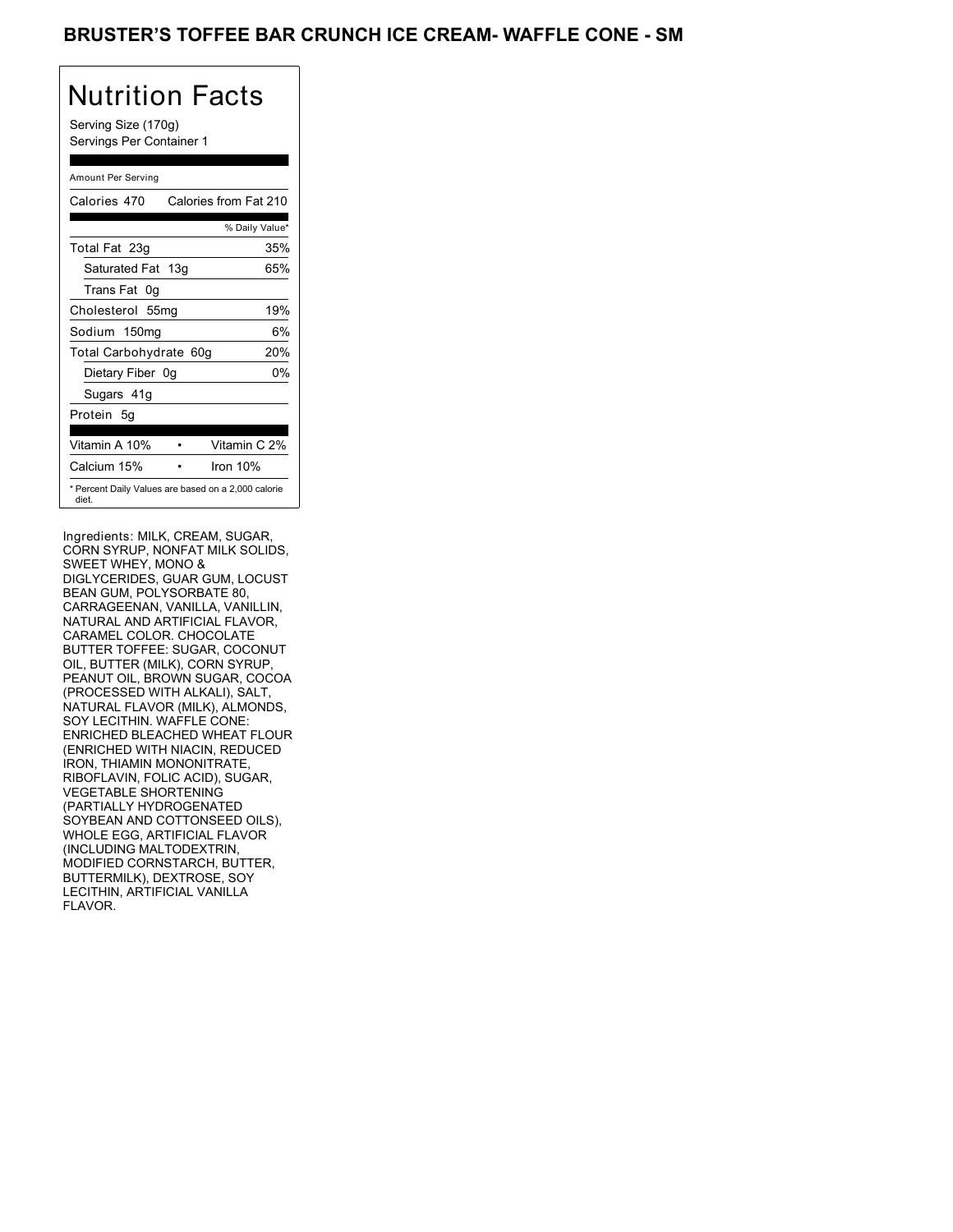## BRUSTER'S TOFFEE BAR CRUNCH ICE CREAM- WAFFLE CONE - REG

# Nutrition Facts

Serving Size (240g) Servings Per Container 1

### Amount Per Serving

| Calories 640           | Calories from Fat 300                               |
|------------------------|-----------------------------------------------------|
|                        | % Daily Value*                                      |
| Total Fat 33g          | 51%                                                 |
| Saturated Fat 19g      | 96%                                                 |
| Trans Fat 0q           |                                                     |
| Cholesterol 80mg       | 27%                                                 |
| Sodium 220mg           | 9%                                                  |
| Total Carbohydrate 79g | 26%                                                 |
| Dietary Fiber 0g       | 0%                                                  |
| Sugars 57g             |                                                     |
| Protein 7q             |                                                     |
|                        |                                                     |
| Vitamin A 15%          | Vitamin C 4%                                        |
| Calcium 20%            | Iron $15%$                                          |
| diet.                  | * Percent Daily Values are based on a 2,000 calorie |

Ingredients: MILK, CREAM, SUGAR, CORN SYRUP, NONFAT MILK SOLIDS, SWEET WHEY, MONO & DIGLYCERIDES, GUAR GUM, LOCUST BEAN GUM, POLYSORBATE 80, CARRAGEENAN, VANILLA, VANILLIN, NATURAL AND ARTIFICIAL FLAVOR, CARAMEL COLOR. CHOCOLATE BUTTER TOFFEE: SUGAR, COCONUT OIL, BUTTER (MILK), CORN SYRUP, PEANUT OIL, BROWN SUGAR, COCOA (PROCESSED WITH ALKALI), SALT, NATURAL FLAVOR (MILK), ALMONDS, SOY LECITHIN. WAFFLE CONE: ENRICHED BLEACHED WHEAT FLOUR (ENRICHED WITH NIACIN, REDUCED IRON, THIAMIN MONONITRATE, RIBOFLAVIN, FOLIC ACID), SUGAR, VEGETABLE SHORTENING (PARTIALLY HYDROGENATED SOYBEAN AND COTTONSEED OILS), WHOLE EGG, ARTIFICIAL FLAVOR (INCLUDING MALTODEXTRIN, MODIFIED CORNSTARCH, BUTTER, BUTTERMILK), DEXTROSE, SOY LECITHIN, ARTIFICIAL VANILLA FLAVOR.